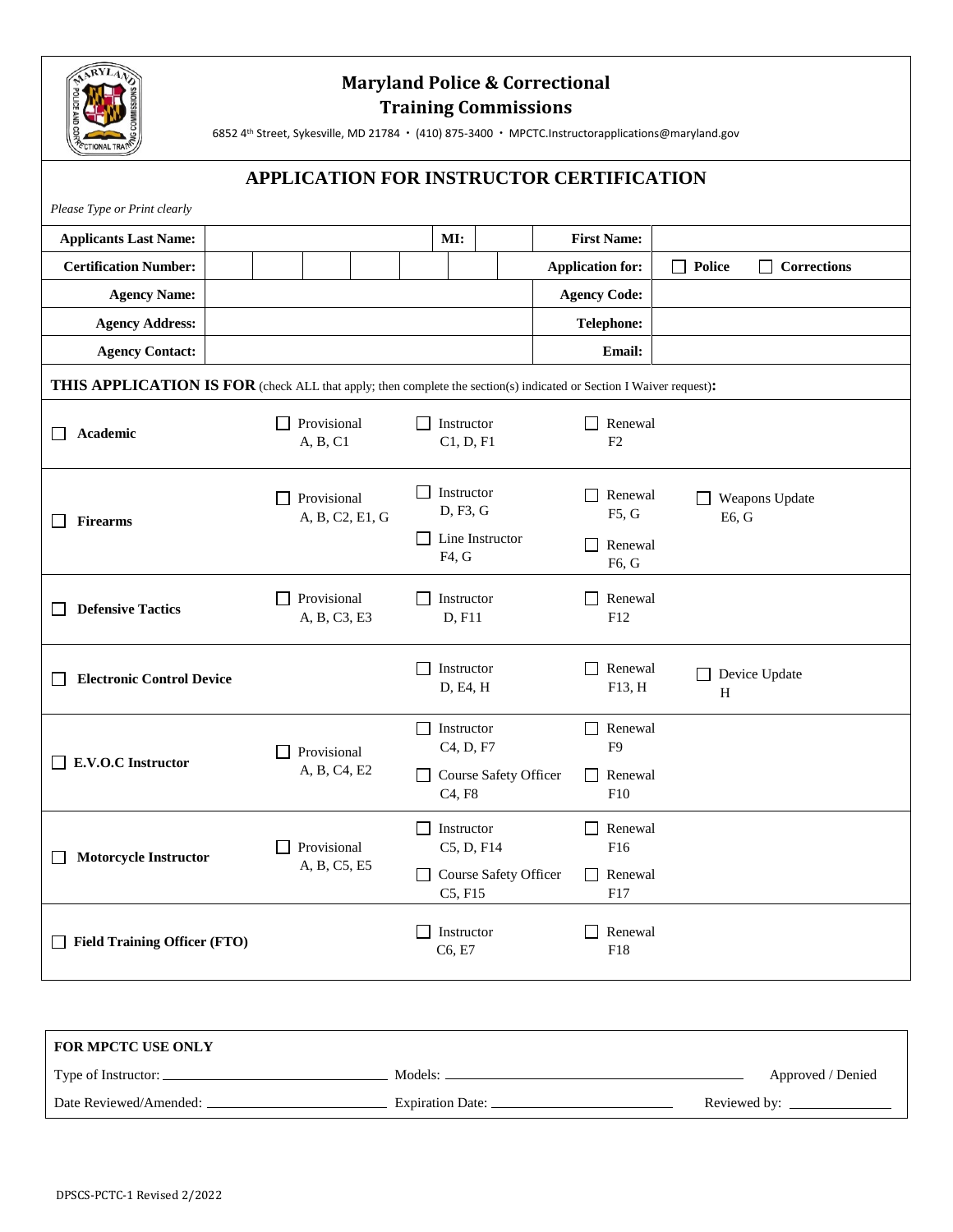|                | <b>SECTION</b> A – Currently Certified as a                                                                                                                               |                   | Not Certified (Title):                                                                                                                    |
|----------------|---------------------------------------------------------------------------------------------------------------------------------------------------------------------------|-------------------|-------------------------------------------------------------------------------------------------------------------------------------------|
|                | <b>SECTION B - EDUCATION</b>                                                                                                                                              |                   |                                                                                                                                           |
|                |                                                                                                                                                                           |                   |                                                                                                                                           |
|                | School Name                                                                                                                                                               | Address           | Date                                                                                                                                      |
|                | GED or Recognized State Board of Education Diploma: ____________________________                                                                                          | State of Issuance | Date                                                                                                                                      |
|                |                                                                                                                                                                           |                   |                                                                                                                                           |
| C <sub>1</sub> | <b>SECTION C - EXPERIENCE:</b><br>Minimum years of employment in the Public Safety Community.                                                                             |                   | $\Box$ 1 year (Provisional Certification)<br>$\Box$ 2 years (Instructor)                                                                  |
| C <sub>2</sub> | firearm for a minimum of 2 years.<br>Employer(s):<br><u> 1989 - Johann Barn, mars eta bainar eta bainar eta baina eta baina eta baina eta baina eta baina eta baina e</u> |                   | Minimum of 2 years as a Law Enforcement or Correctional Officer, within the last 5 years and was authorized to use or carry a<br>Date(s): |
| C <sub>3</sub> | Minimum of 2 cumulative years of Criminal Justice related defensive tactics skills experience during the last 5 years.                                                    |                   |                                                                                                                                           |
| C <sub>4</sub> | Occupational experience operating an emergency vehicle for at least:                                                                                                      |                   | $\Box$ 2 years (Provisional Certification)<br>$\Box$ 3 years (Instructor Certification)                                                   |
| C <sub>5</sub> | Experience operating a law enforcement agency motorcycle while a police officer, at least:<br>Date(s):                                                                    |                   | $\Box$ 2 years (Provisional Certification)<br>$\Box$ 3 years (Instructor Certification)                                                   |
| C <sub>6</sub> | Minimum 2 years as a Law Enforcement Officer immediately prior to applying as an FTO.                                                                                     |                   |                                                                                                                                           |
|                | SECTION D-ACADEMIC INSTRUCTOR TRAINING PROGRAM (Attach Certificate of Completion)                                                                                         |                   |                                                                                                                                           |
|                | Completed a Basic or Enhanced Academic Instructor Training Course Approved by MPCTC (within 2 years)                                                                      |                   |                                                                                                                                           |
|                | Conducted by (Agency): MPCTC Course Approval #: Date: Date:                                                                                                               |                   |                                                                                                                                           |
|                | NOTE: If a waiver for alternative training is requested, see Waiver Section $-1$                                                                                          |                   |                                                                                                                                           |
|                | SECTION E - SPECIFIC DISCIPLINE INSTRUCTOR TRAINING (Attach a copy of the Certificate of Completion for each)                                                             |                   |                                                                                                                                           |
| E1             | Firearms Instructor Training Course (within 2 years of this application).                                                                                                 |                   |                                                                                                                                           |
| E2             | EVOC Instructor Training Course (within 5 years of this application).                                                                                                     |                   |                                                                                                                                           |
| E <sub>3</sub> | Defensive Tactics Instructor Training Course (within 2 years of this application).                                                                                        |                   |                                                                                                                                           |
| E4             | Electronic Control Device Training Course                                                                                                                                 |                   |                                                                                                                                           |
| E <sub>5</sub> | Motorcycle Operator Instructor Training Course (within 2 years of this application).                                                                                      |                   |                                                                                                                                           |
| E6             | Basic Training for Weapon(s) Update                                                                                                                                       |                   |                                                                                                                                           |
| E7             | FTO Training Officer or Refresher<br>Conducted by: MPCTC Course Approval #: Date: Date:                                                                                   |                   |                                                                                                                                           |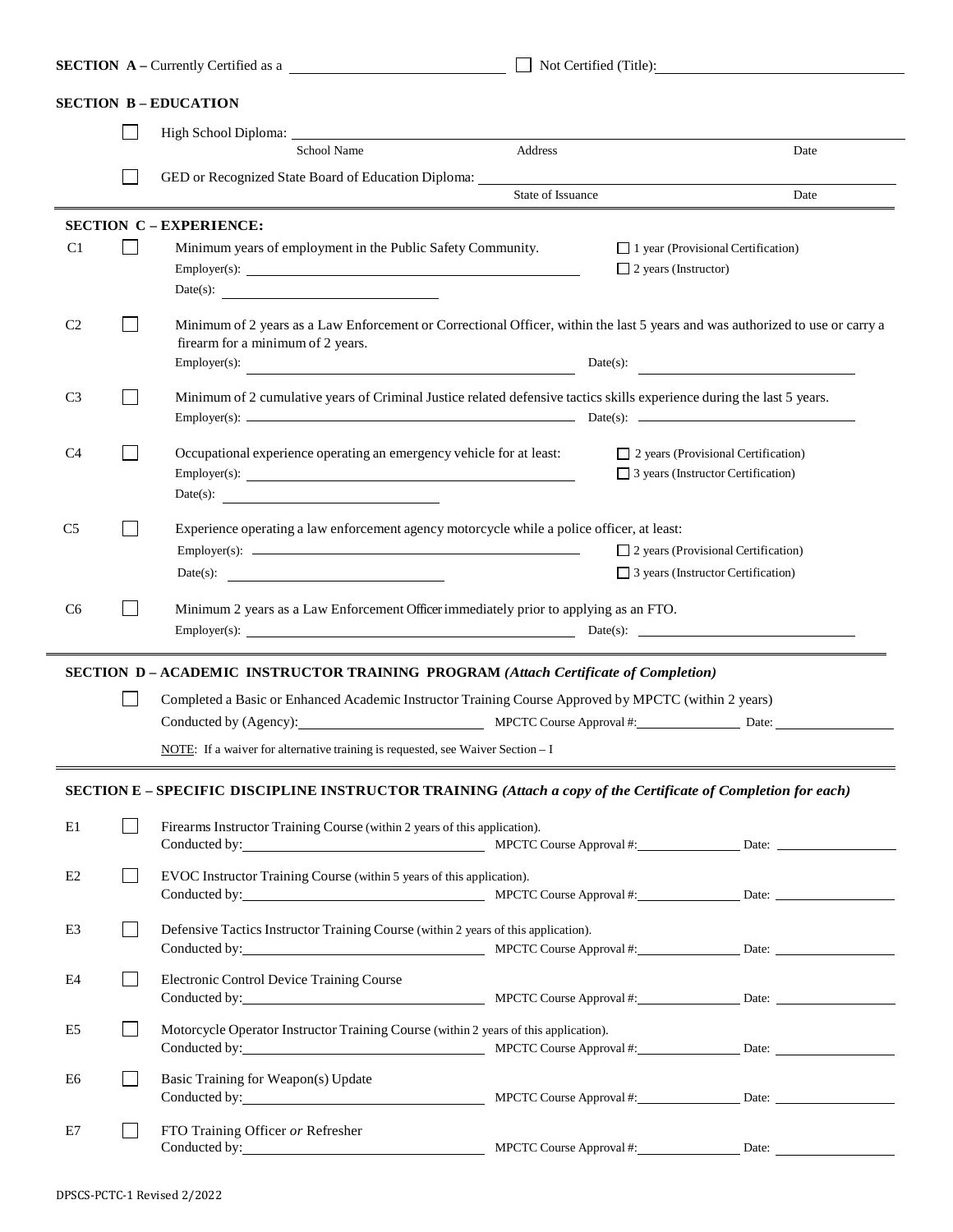**SECTION F – EVALUATIONS** - ALL evaluations must be conducted while the applicant is a current provisional and/or certified instructor by a certified instructor in the same discipline. The agency representative's signature under "Submission Endorsements" at the bottom of this application is endorsing this application and the evaluations.

| F1              | П            | <b>Academic Instructor - Initial</b><br>Minimum 2 satisfactory classroom evaluations of not less than 1 hour each.                                                                                                                                                                                                                           |
|-----------------|--------------|----------------------------------------------------------------------------------------------------------------------------------------------------------------------------------------------------------------------------------------------------------------------------------------------------------------------------------------------|
| F <sub>2</sub>  |              | <b>Academic Instructor - Renewal</b><br>Demonstrated competency while conducting at least one Commission approved training course within the last 4 years.                                                                                                                                                                                   |
| F3              |              | <b>Firearms Instructor - Initial</b><br>Has conducted a minimum of 4 hours of classroom and 8 hours of firearms firing line instructions. Minimum of 2<br>satisfactory classroom and 2 satisfactory firing line evaluations of not less than 1 hour each.                                                                                    |
| F4              | $\Box$       | <b>Firearms Line Instructor - Initial</b><br>Has conducted a minimum of 8 hours of firing line instructions. Minimum of 2 satisfactory firing line evaluations of<br>not less than 1 hour each.                                                                                                                                              |
| F5              | $\Box$       | <b>Firearms Instructor - Renewal</b><br>A minimum of one satisfactory evaluation for firearms classroom instruction and one satisfactory evaluation for firearms firing<br>line operations and skills instructions.                                                                                                                          |
| F6              | ΙI           | <b>Firearms Line Instructor - Renewal</b><br>A minimum of one satisfactory evaluation while providing firearms firing line operations and skills instruction.                                                                                                                                                                                |
| F7              | П            | <b>EVOC</b> Instructor - Initial<br>Has conducted a minimum of 16 hours of classroom and 40 hours of practical skills instructions. Minimum of 2 satisfactory<br>classroom and 2 satisfactory practical skills evaluations of not less than 1 hour each.                                                                                     |
| F8              | $\Box$       | <b>EVOC Course Safety Officer - Initial</b><br>Has conducted a minimum of 40 hours of practical skills instructions. Minimum of 2 satisfactory practical skills evaluations of<br>not less than 1 hour each.                                                                                                                                 |
| F9              |              | <b>EVOC Instructor - Renewal</b><br>A minimum of one satisfactory evaluation for EVOC classroom instruction and one satisfactory evaluation, of not less than 1 hour<br>each, for EVOC practical skills exercises instructions.                                                                                                              |
| F10             | $\Box$       | <b>EVOC Course Safety Officer - Renewal</b><br>A minimum of one satisfactory evaluation for EVOC practical skills exercises instructions of not less than 1 hour.                                                                                                                                                                            |
| F11             | $\mathsf{L}$ | <b>Defensive Tactics Instructor - Initial</b><br>Has conducted a minimum of 4 hours of classroom and 8 hours of practical skills exercises instructions. Minimum of 2<br>satisfactory classroom and 2 satisfactory practical skills evaluations of not less than 1 hour each.                                                                |
| F <sub>12</sub> | ΙI           | <b>Defensive Tactics Instructor - Renewal</b><br>A minimum of one satisfactory evaluation for defensive tactics classroom and one satisfactory evaluation for defensive tactics<br>practical skills instruction.                                                                                                                             |
| F <sub>13</sub> |              | <b>Electronic Control Device Instructor - Renewal</b><br>A minimum of one satisfactory evaluation for electronic control device classroom instruction and one satisfactory evaluation for<br>electronic control device practical skills instruction.                                                                                         |
| F14             |              | <b>Motorcycle Operator Instructor - Initial</b><br>Has conducted a minimum of 4 hours of motorcycle operations classroom and a minimum of 16 hours of motorcycle<br>operations practical skills exercises instructions. Minimum of 2 satisfactory classroom and 2 satisfactory practical skills<br>evaluations of not less than 1 hour each. |
| F15             |              | <b>Motorcycle Operator Course Safety Officer - Initial</b><br>Has conducted a minimum of 16 hours of motorcycle operations practical skills exercises instruction. Minimum of 2<br>satisfactory practical skills evaluations of not less than 1 hour each.                                                                                   |
| F <sub>16</sub> |              | <b>Motorcycle Operator Instructor - Renewal</b><br>A minimum of one satisfactory evaluation for motorcycle operator classroom and one satisfactory evaluation for motorcycle<br>operator practical skill exercise instruction.                                                                                                               |
| F17             |              | <b>Motorcycle Operator Course Safety Officer - Renewal</b><br>A minimum of one satisfactory evaluation for motorcycle operator practical skills exercise instruction.                                                                                                                                                                        |
| F18             |              | <b>Field Training Officer - Renewal</b><br>A minimum of 7 cumulative hours of FTO in-service training within the last 4 years.                                                                                                                                                                                                               |